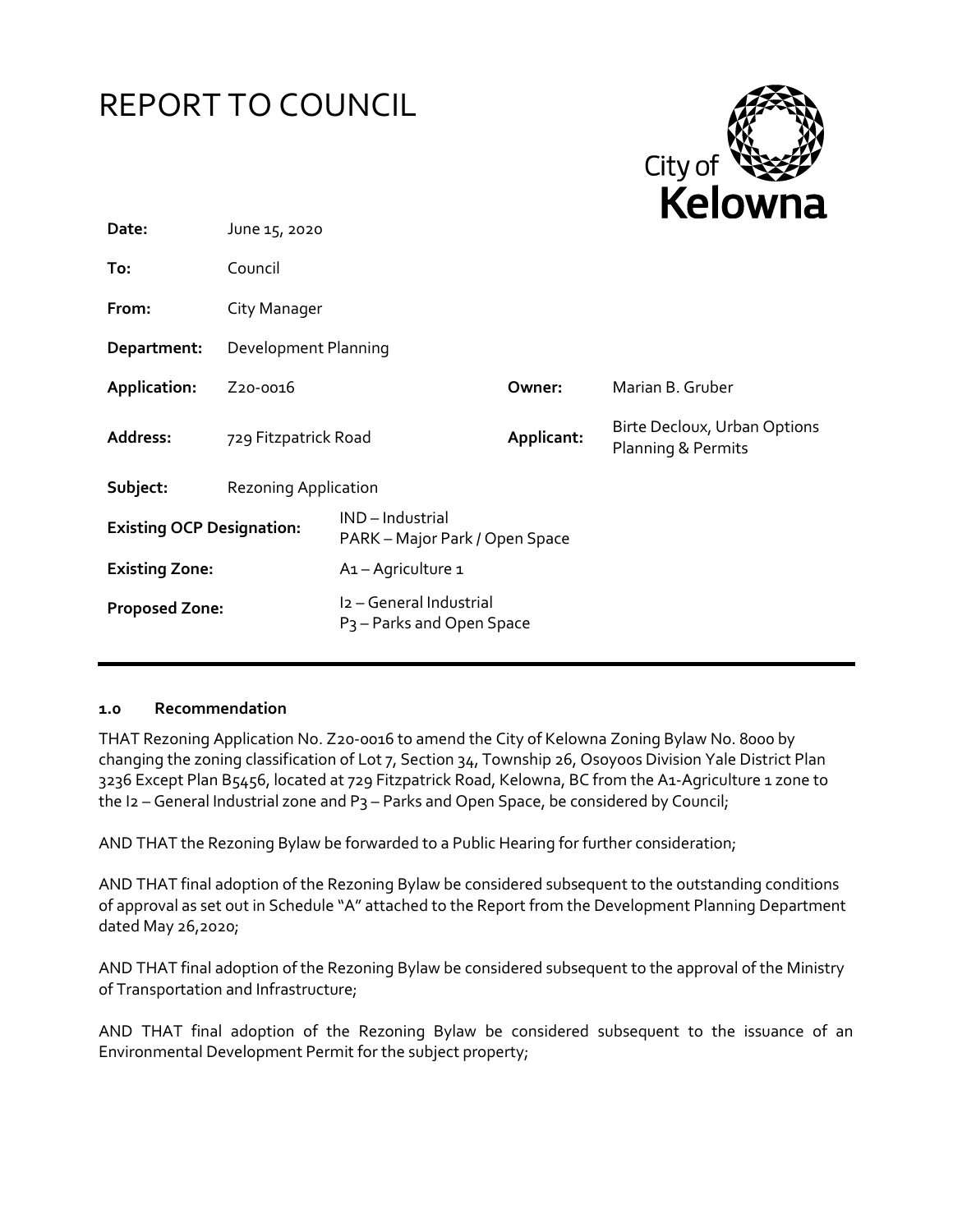AND FURTHER THAT final adoption of the Rezoning Bylaw be considered subsequent to the issuance of a Preliminary Layout Review Letter for the dedication of the linear park and riparian management area along Francis Brook.

## **2.0 Purpose**

To consider an application to rezone the subject property from the A1-Agriculture 1 zone to the I2 – General Industrial zone and the P3 – Parks and Open Space zone, to facilitate the use of the subject property for an industrial development, and to dedicate a portion of the property as parkland.

## **3.0 Development Planning**

Staff are supportive of the proposed rezoning of the subject property to I2-General Industrial zone and to dedicate a portion of the property as parkland, as it is consistent with the Official Community Plan (OCP) future land use designation. The subject property is located within the Permanent Growth Boundary and is located adjacent to and near other industrially zoned properties. The I2 – General Industrial zone would allow several industrial uses on the property similar to a number of properties in the immediate area. The riparian area of Francis Brook would be protected by the P3- Parks and Open Space zone for environmental purposes.

## **4.0 Proposal**

## 4.1 Project Description

In addition to a single-family dwelling that is located at the northwest corner of the property, there are three additional accessory structures located within the center of the property, and Francis Brook is located along the southern portion of the parcel. Subject to finalization of sale, the future landowner intends to move his business to the property with no immediate plans to demolish or construct any structures on the property.

The rezoning of the parcel will allow the City to acquire and protect the lands along Francis Brook. The City has already acquired lands along Francis Brook to the west of the subject property with the development of the Porsche Car Dealership on Finns Road, and other properties along the Francis Brook corridor are in different stages of rezoning process. With the rezoning of the subject property, the City will acquire 10.0 meters from top-of-bank along north side of the Brook and the remaining portion of the lands to the south of the Brook. Francis Brook is an important drainage corridor and habitat area, and the City will be able to protect it in perpetuity.

The applicant has indicated they are willing to provide a Statutory Right of Way (SRW) along the western property line to provide access for City maintenance and in case of emergency flood protection. As there are no short-term plans for a public trail connection through the property at this time, the SRW would be fenced, gated and locked for maintenance purposes, for the foreseeable future.

### 4.2 Site Context

The subject property is located near the corner of Fitzpatrick Road and Finns Road within the Rutland Sector of the city, and is predominantly surrounded by industrial or commercial lands. Adjacent land uses are as follows: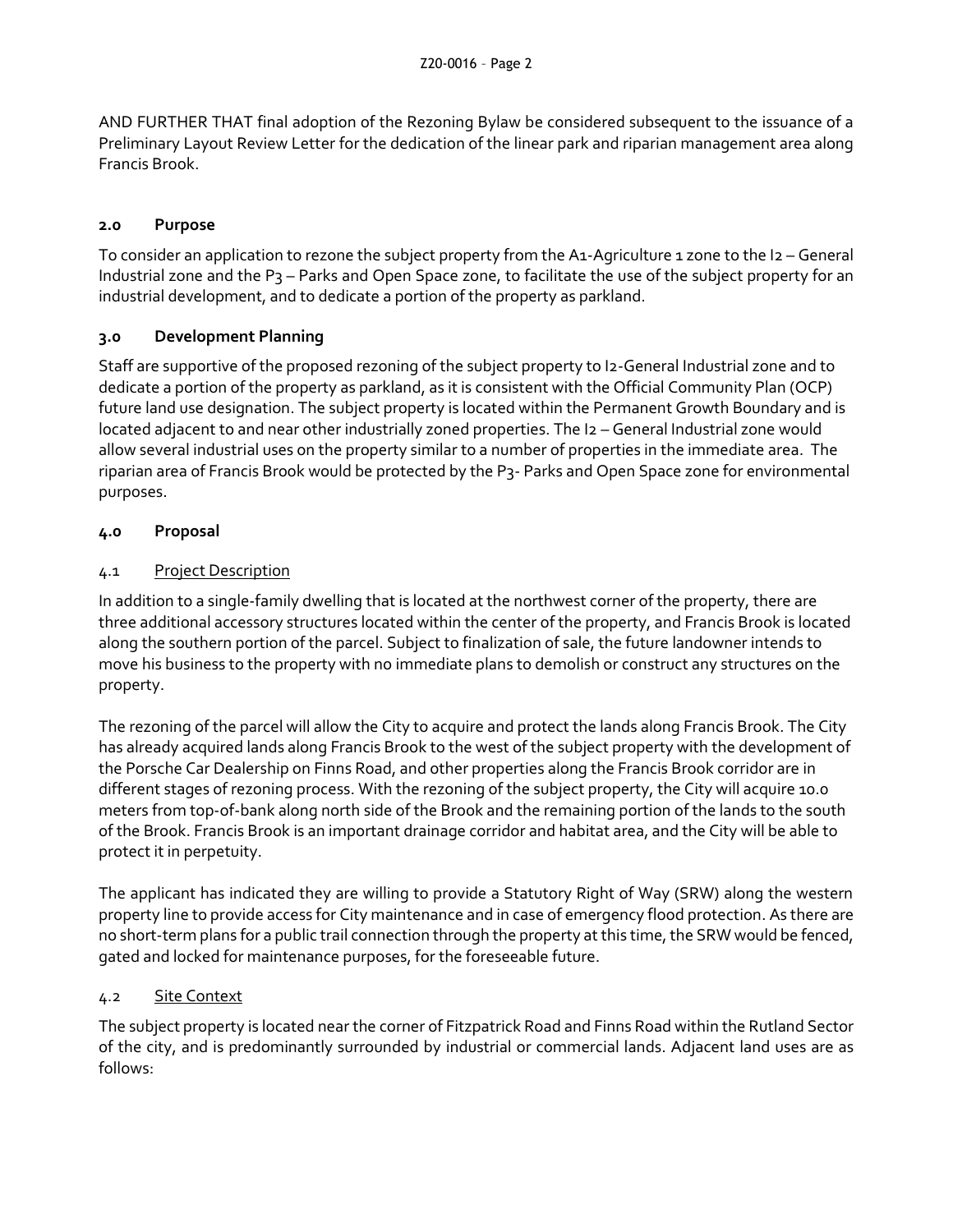| Orientation | Zoning                                       | <b>Land Use</b>      |
|-------------|----------------------------------------------|----------------------|
| North       | I <sub>2</sub> - General Industrial          | Industrial           |
|             | C <sub>2</sub> pl - Neighbourhood Commercial | Commercial           |
| East        | A1-Agriculture 1                             | Residential          |
|             | RU1 - Urban Residential Zone                 |                      |
| South       | I <sub>2</sub> - General Industrial          | <b>Francis Brook</b> |
|             | RU1 - Urban Residential Zone                 | Industrial           |
|             |                                              | Residential          |
| West        | I <sub>2</sub> - General Industrial          | Industrial           |
|             | C <sub>10</sub> – Service Commercial         | Commercial           |

# **Subject Property Map:** 729 Fitzpatrick Road



### **5.0 Current Development Policies**

# 5.1 Kelowna Official Community Plan (OCP)

### Chapter 10: Development Process

*Objective 5.28 Industrial Land Use Policies:*

Focus industrial development to areas suitable for industrial use.

### **6.0 Technical Comments**

- 6.1 Development Engineering Department
	- Refer to attached Schedule A, Development Engineering Department Memorandum, dated May 26, 2020.
- 6.2 Parks and Building Planning
	- Per OCP Policy 5.14.2, a 5-meter-wide linear park must be dedicated at the north end of the property, outside the riparian management area requirements per OCP Chapter 12 (15 m width per Table 12.1 in the OCP). The OCP outlines that this dedication is to occur at rezoning, so the